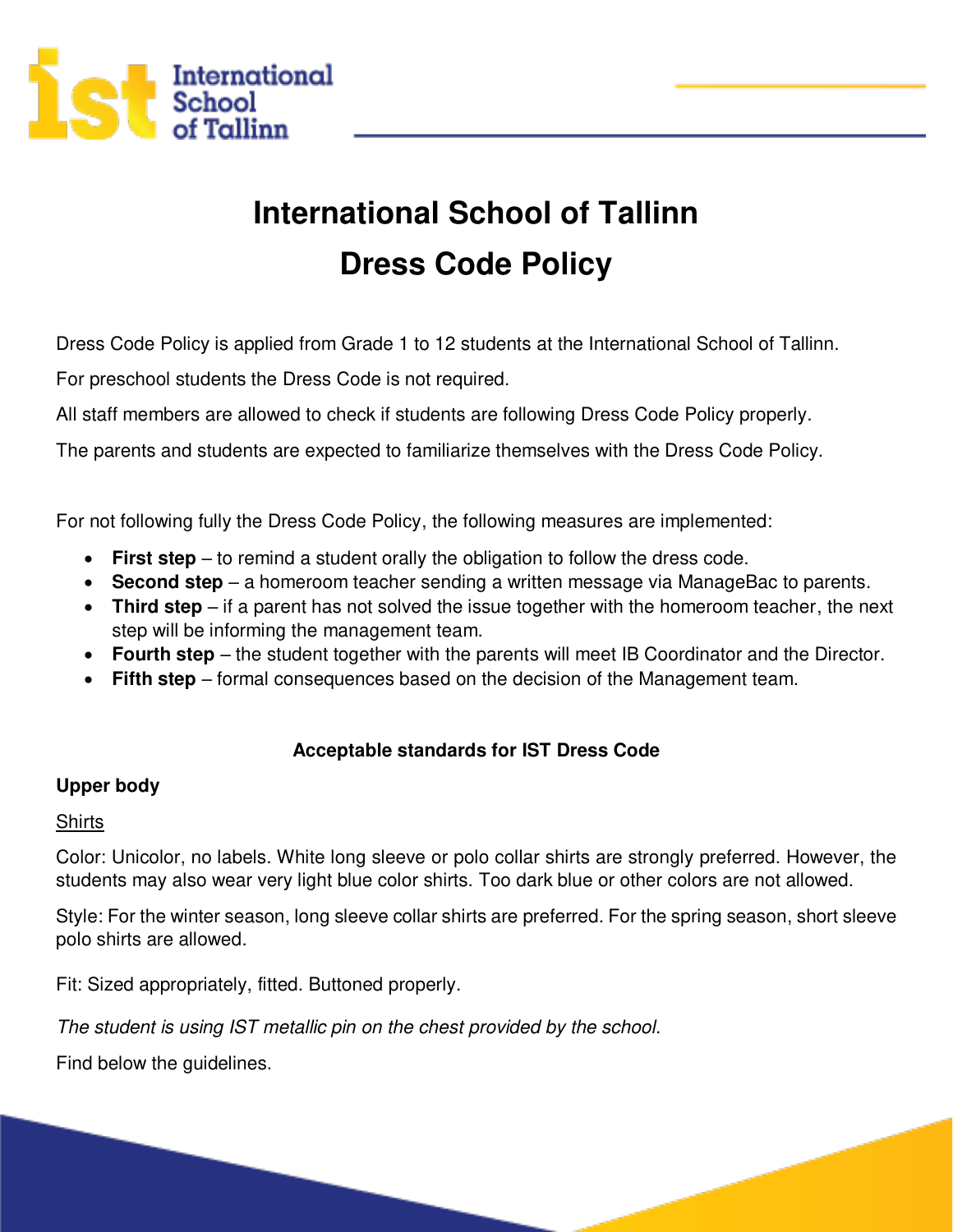



During the winter seasons the students can wear any of these options: vest, cardigan, sweater or blazer on top of their white or ligth blue shirt.

Color: For the vest, cardigan and sweater only diffirent shades of Royal blue color is allowed. Other colors are not allowed. Below find the color guidelince.

| Royal Blue | Royal Blue 1 | Royal Blue 2 | Royal Blue 3 | Royal Blue 4 |
|------------|--------------|--------------|--------------|--------------|

*On the chest of the vest, cardigan, sweater and blazer the student has to use the IST pin offered by the school.*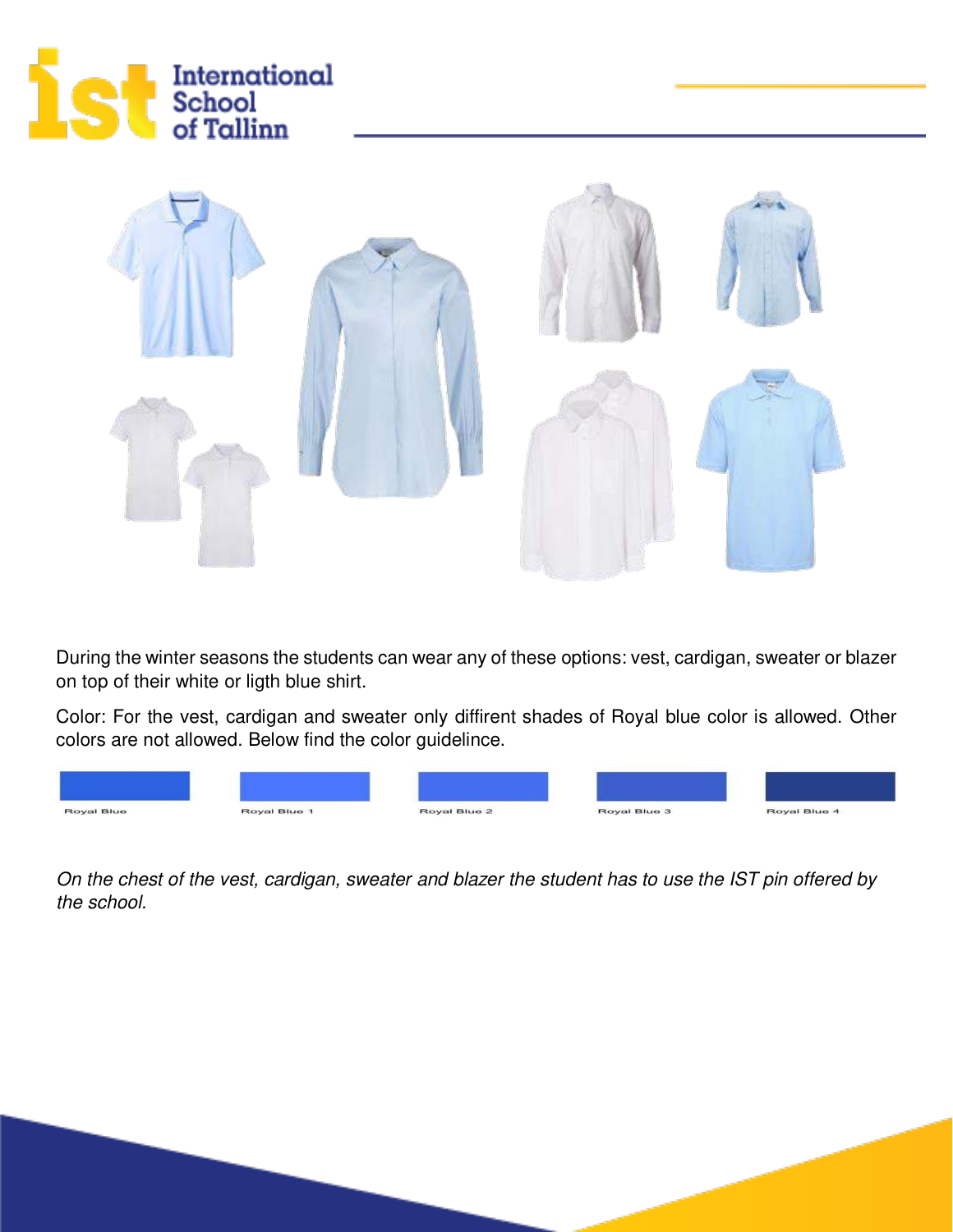



### **Lower body**

#### Pants, skits and shorts

Color: Only black, navy blue, dark grey color tailored pants and black color jeans are allowed. Girls can wear skirt in the mentioned colors above. Below find the color guidelince.



Style: During the winter seasons black, navy blue, dark grey color tailored pants or black color jeans are allowed.

During the spring seasons the students can also wear black, navy blue, dark grey color tailored smart classic shorts.

Athletic, oversize, leather, colorful pants and blue jeans are not allowed.

Fit: The lower boddy clothes do not have to be too tight, too short or with many design elemetns and patrens. If it is needed the student can use a belt. Find below the guidelines.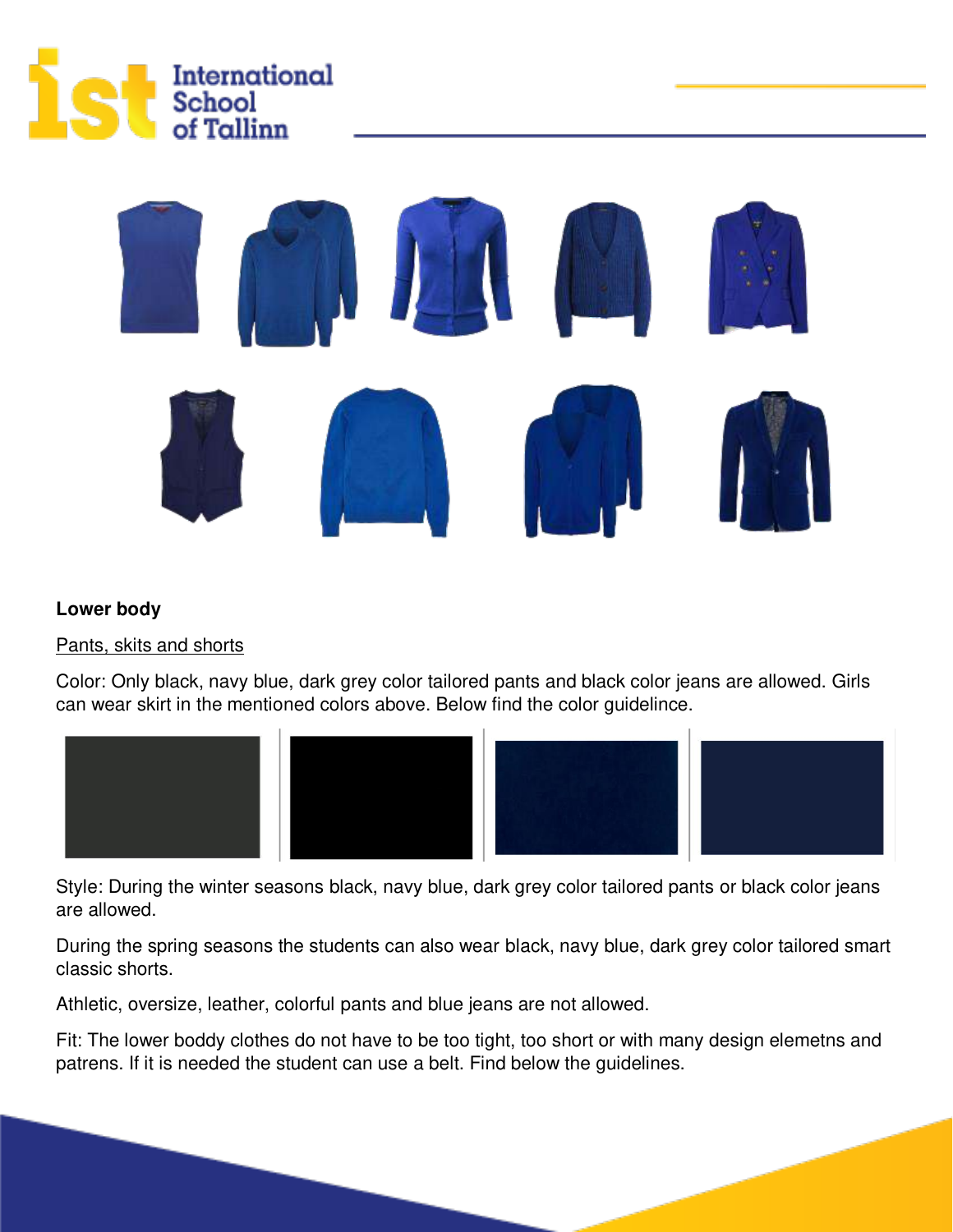



#### **Shoes**

Color: Shoes must be in black or dark blue color, and tidy.

Style: Smart, semi-smart, style shoes are strongly recommended. Chelsea, Chunky leather, Oxford, Monk Strap styles are strongly recommended.

During winter seasons girls are allowed to wear long boots with skirt. It is highly recommended to have simple design long boots.

During spring seasons smart style sandals are allowed to be worn with white socks.

Sport shoes, shoes with high platform, snow boots, colorful shoes are not allowed.